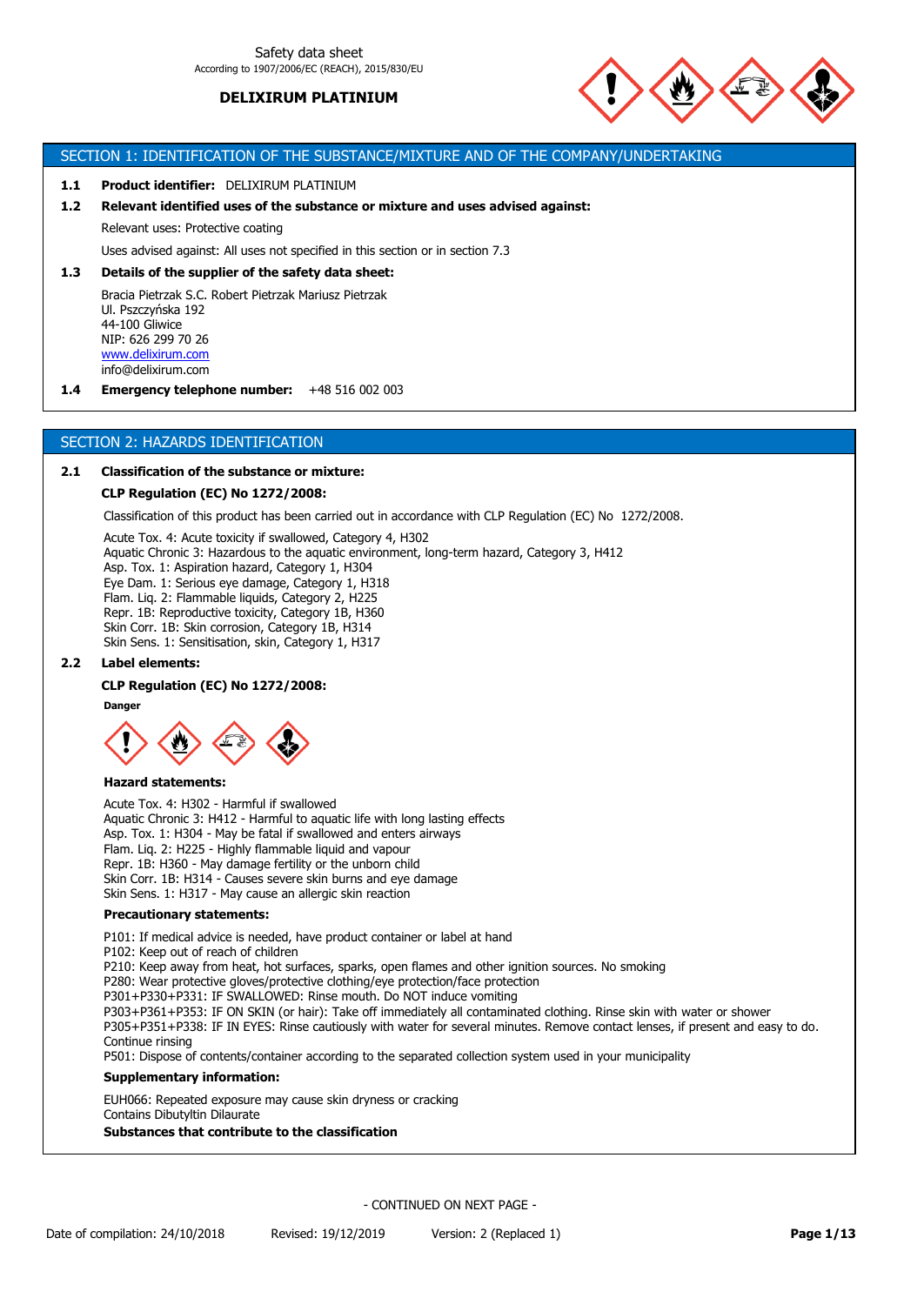

# SECTION 2: HAZARDS IDENTIFICATION (continued)

Hydrocarbons, C10-C13, n-alkanes, isoalkanes, cyclics, <2% aromatics; Trimethoxy(methyl)silane; 3-aminopropyltriethoxysilane; Dibutyltin Dilaurate

**Additional Labelling (Annex XVII, REACH):**

Restricted to professional users

# **2.3 Other hazards:**

Product fails to meet PBT/vPvB criteria

# SECTION 3: COMPOSITION/INFORMATION ON INGREDIENTS

## **3.1 Substance:**

Non-applicable

## **3.2 Mixture:**

## **Chemical description:** Mixture composed of chemical products

#### **Components:**

In accordance with Annex II of Regulation (EC) No 1907/2006 (point 3), the product contains:

|               | <b>Identification</b>                                                  |                                             | Chemical name/Classification<br>Concentration                                                                                                                                                                                    |                                         |  |  |
|---------------|------------------------------------------------------------------------|---------------------------------------------|----------------------------------------------------------------------------------------------------------------------------------------------------------------------------------------------------------------------------------|-----------------------------------------|--|--|
| CAS:          | Non-applicable                                                         |                                             | Hydrocarbons, C10-C13, n-alkanes, isoalkanes, cyclics, <2% aromatics <sup>(1)</sup><br>Self-classified                                                                                                                           |                                         |  |  |
| EC:<br>Index: | 918-481-9<br>Non-applicable<br>REACH: 01-2119457273-39-<br><b>XXXX</b> | Regulation 1272/2008                        | Œ<br>Asp. Tox. 1: H304; EUH066 - Danger                                                                                                                                                                                          | $25 - 50%$                              |  |  |
| CAS:<br>EC:   | 1185-55-3<br>214-685-0                                                 | Trimethoxy(methyl)silane <sup>(1)</sup>     | Self-classified                                                                                                                                                                                                                  |                                         |  |  |
| Index:        | Non-applicable<br>REACH: 01-2119517436-40-<br><b>XXXX</b>              | Regulation 1272/2008                        | <r><br/>√∌∘<br/>Flam. Lig. 2: H225; Skin Sens. 1: H317 - Danger</r>                                                                                                                                                              | $25 - 50%$<br>$10 - 25%$<br>$2,5 - 10%$ |  |  |
| CAS:<br>EC:   | $919 - 30 - 2$<br>213-048-4                                            | 3-aminopropyltriethoxysilane <sup>(1)</sup> | ATP CLP00                                                                                                                                                                                                                        |                                         |  |  |
| Index:        | 612-108-00-0<br>REACH: 01-2119480479-24-<br><b>XXXX</b>                | Regulation 1272/2008                        | ு<br>Acute Tox. 4: H302; Skin Corr. 1B: H314 - Danger                                                                                                                                                                            | $< 1 \%$                                |  |  |
| CAS:          | 2943-75-1<br>220-941-2                                                 | Triethoxyoctylsilane <sup>(1)</sup>         | Self-classified                                                                                                                                                                                                                  |                                         |  |  |
| EC:<br>Index: | Non-applicable<br>REACH: 01-2119972313-39-<br><b>XXXX</b>              | Regulation 1272/2008                        | <r)<br>Skin Irrit. 2: H315 - Warning</r)<br>                                                                                                                                                                                     | < 1 %                                   |  |  |
| CAS:          | $77 - 58 - 7$                                                          | Dibutyltin Dilaurate <sup>(1)</sup>         | Self-classified                                                                                                                                                                                                                  |                                         |  |  |
| EC:<br>Index: | 201-039-8<br>050-030-00-3<br>REACH: 01-2119496068-27-<br><b>XXXX</b>   | Regulation 1272/2008                        | Aquatic Acute 1: H400; Aquatic Chronic 1: H410; Muta. 2: H341; Repr. 1B:<br>$\Leftrightarrow$ $\Leftrightarrow$ $\Leftrightarrow$<br>H360; Skin Corr. 1C: H314; Skin Sens. 1: H317; STOT RE 1: H372; STOT SE 1:<br>H370 - Danger |                                         |  |  |
| CAS:<br>EC:   | $67 - 56 - 1$<br>200-659-6                                             | Methanol <sup>(2)</sup>                     | ATP CLP00                                                                                                                                                                                                                        |                                         |  |  |
| Index:        | 603-001-00-X<br>REACH: 01-2119433307-44-<br><b>XXXX</b>                | Regulation 1272/2008                        | ◇◇<br>Acute Tox. 3: H301+H311+H331; Flam. Lig. 2: H225; STOT SE 1: H370 - Danger                                                                                                                                                 |                                         |  |  |

 $^{(1)}$  Substances presenting a health or environmental hazard which meet criteria laid down in Regulation (EU) No. 2015/830

<sup>(2)</sup> Substance with a Union workplace exposure limit

To obtain more information on the hazards of the substances consult sections 11, 12 and 16.

# SECTION 4: FIRST AID MEASURES

## **4.1 Description of first aid measures:**

Request medical assistance immediately, showing the SDS of this product.

## **By inhalation:**

This product is not classified as hazardous through inhalation. However, in case of intoxication symptoms it is recommended to remove the person affected from the area of exposure, provide clean air and keep at rest. Request medical attention if symptoms persist.

#### **By skin contact:**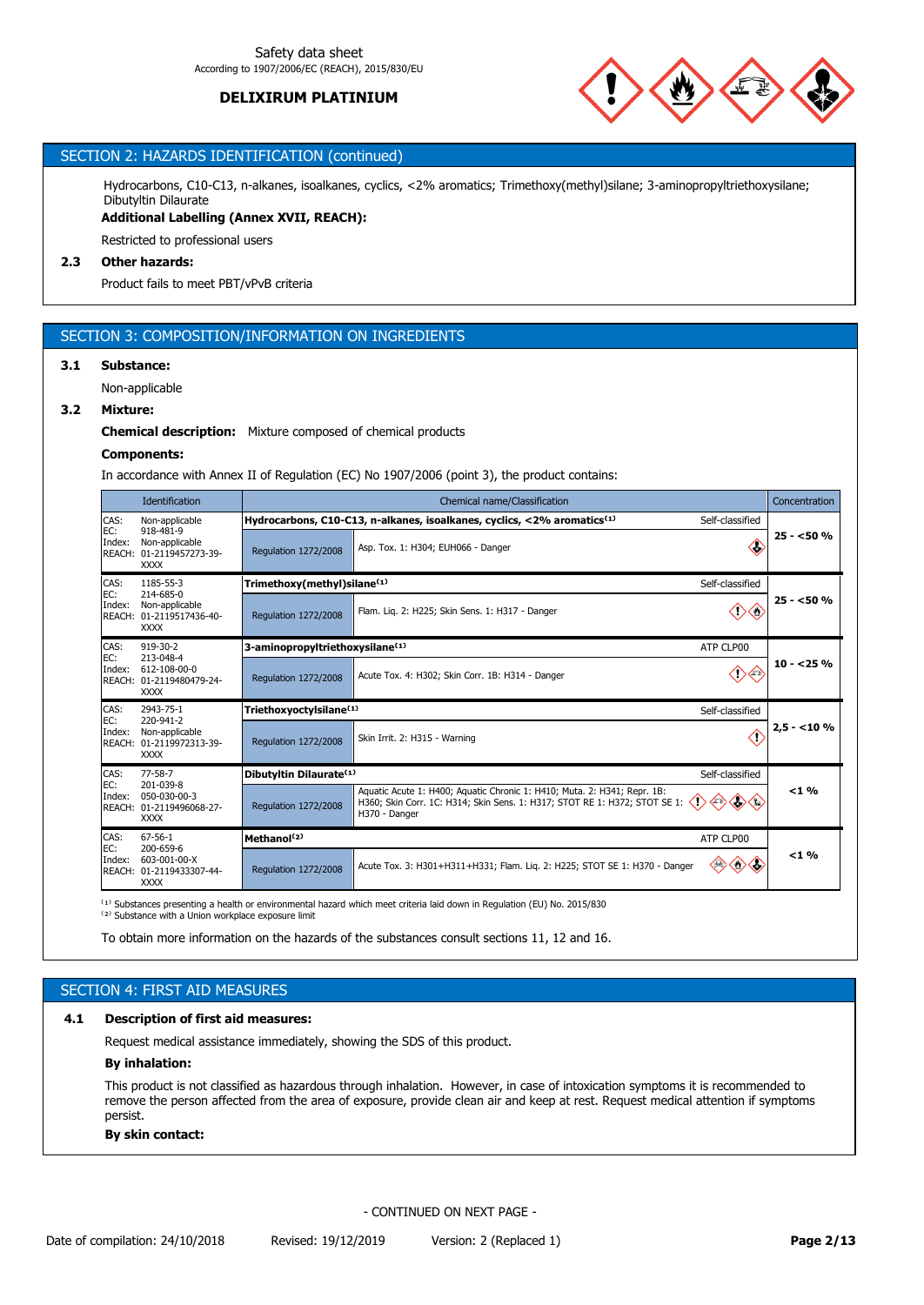

# SECTION 4: FIRST AID MEASURES (continued)

Remove contaminated clothing and footwear, rinse skin or shower the person affected if appropriate with plenty of cold water and neutral soap. In serious cases see a doctor. If the product causes burns or freezing, clothing should not be removed as this could worsen the injury caused if it is stuck to the skin. If blisters form on the skin, these should never be burst as this will increase the risk of infection.

### **By eye contact:**

Rinse eyes thoroughly with lukewarm water for at least 15 minutes. Do not allow the person affected to rub or close their eyes. If the injured person uses contact lenses, these should be removed unless they are stuck to the eyes, in which case this could cause further damage. In all cases, after cleaning, a doctor should be consulted as quickly as possible with the SDS of the product.

## **By ingestion/aspiration:**

Request medical assistance immediately, showing the SDS of this product. Do not induce vomiting, but if it does happen keep the head down to avoid aspiration. In the case of loss of consciousness do not administer anything orally unless supervised by a doctor. Rinse out the mouth and throat, as they may have been affected during ingestion. Keep the person affected at rest.

## **4.2 Most important symptoms and effects, both acute and delayed:**

Acute and delayed effects are indicated in sections 2 and 11.

### **4.3 Indication of any immediate medical attention and special treatment needed:**

Non-applicable

# SECTION 5: FIREFIGHTING MEASURES

## **5.1 Extinguishing media:**

If possible use polyvalent powder fire extinguishers (ABC powder), alternatively use foam or carbon dioxide extinguishers (CO₂). IT IS RECOMMENDED NOT to use full jet water as an extinguishing agent.

## **5.2 Special hazards arising from the substance or mixture:**

As a result of combustion or thermal decomposition reactive sub-products are created that can become highly toxic and, consequently, can present a serious health risk.

### **5.3 Advice for firefighters:**

Depending on the magnitude of the fire it may be necessary to use full protective clothing and self-contained breathing apparatus (SCBA). Minimum emergency facilities and equipment should be available (fire blankets, portable first aid kit,...) in accordance with Directive 89/654/EC.

#### **Additional provisions:**

Act in accordance with the Internal Emergency Plan and the Information Sheets on actions to take after an accident or other emergencies. Eliminate all sources of ignition. In case of fire, cool the storage containers and tanks for products susceptible to combustion, explosion or BLEVE as a result of high temperatures. Avoid spillage of the products used to extinguish the fire into an aqueous medium.

## SECTION 6: ACCIDENTAL RELEASE MEASURES

## **6.1 Personal precautions, protective equipment and emergency procedures:**

Isolate leaks provided that there is no additional risk for the people performing this task. Evacuate the area and keep out those without protection. Personal protection equipment must be used against potential contact with the spilt product (See section 8). Above all prevent the formation of any vapour-air flammable mixtures, through either ventilation or the use of an inert medium. Destroy any source of ignition. Eliminate electrostatic charges by interconnecting all the conductive surfaces on which static electricity could form, and also ensuring that all surfaces are connected to the ground.

### **6.2 Environmental precautions:**

Avoid at all cost any type of spillage into an aqueous medium. Contain the product absorbed appropriately in hermetically sealed containers. Notify the relevant authority in case of exposure to the general public or the environment.

# **6.3 Methods and material for containment and cleaning up:**

It is recommended:

Absorb the spillage using sand or inert absorbent and move it to a safe place. Do not absorb in sawdust or other combustible absorbents. For any concern related to disposal consult section 13.

# **6.4 Reference to other sections:**

See sections 8 and 13.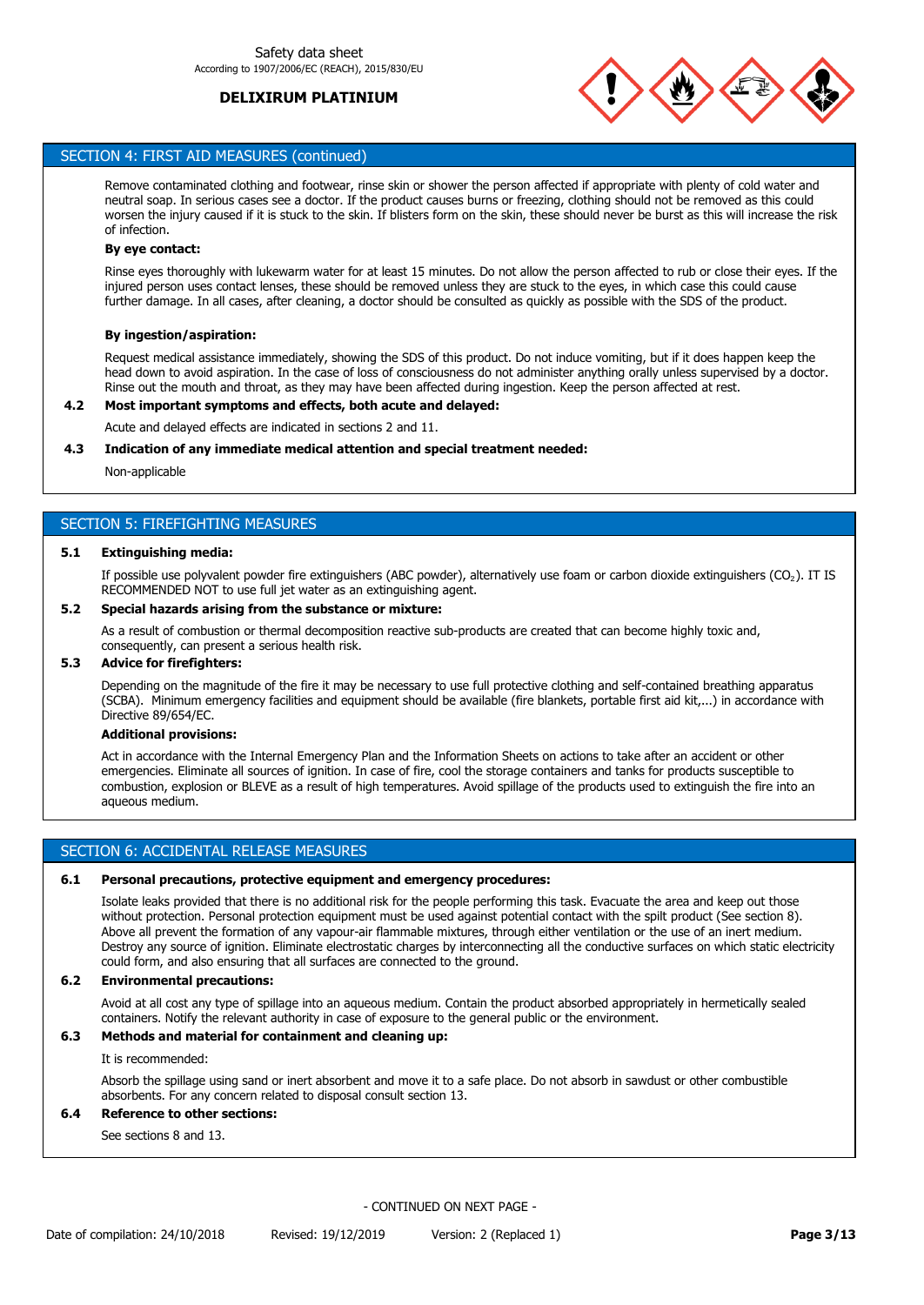

# SECTION 7: HANDLING AND STORAGE

## **7.1 Precautions for safe handling:**

## A.- Precautions for safe manipulation

Comply with the current legislation concerning the prevention of industrial risks. Keep containers hermetically sealed. Control spills and residues, destroying them with safe methods (section 6). Avoid leakages from the container. Maintain order and cleanliness where dangerous products are used.

B.- Technical recommendations for the prevention of fires and explosions

Transfer in well ventilated areas, preferably through localized extraction. Fully control sources of ignition (mobile phones, sparks,…) and ventilate during cleaning operations. Avoid the existence of dangerous atmospheres inside containers, applying inertization systems where possible. Transfer at a slow speed to avoid the creation of electrostatic charges. Against the possibility of electrostatic charges: ensure a perfect equipotential connection, always use groundings, do not wear work clothes made of acrylic fibres, preferably wearing cotton clothing and conductive footwear. Comply with the essential security requirements for equipment and systems defined in Directive 2014/34/EC (ATEX 100) and with the minimum requirements for protecting the security and health of workers under the selection criteria of Directive 1999/92/EC (ATEX 137). Consult section 10 for conditions and materials that should be avoided.

C.- Technical recommendations to prevent ergonomic and toxicological risks

PREGNANT WOMEN SHOULD NOT BE EXPOSED TO THIS PRODUCT. Transfer in designated areas that comply with the necessary safety conditions (emergency showers and eyewash stations in close proximity), using personal protection equipment, especially on the hands and face (See section 8). Limit manual transfers to small amounts only. Do not eat or drink during the process, washing hands afterwards with suitable cleaning products.

D.- Technical recommendations to prevent environmental risks

Due to the danger of this product for the environment it is recommended to use it within an area containing contamination control barriers in case of spillage, as well as having absorbent material in close proximity.

# **7.2 Conditions for safe storage, including any incompatibilities:**

A.- Technical measures for storage

| Minimum Temp.: | 5 °C      |
|----------------|-----------|
| Maximum Temp.: | 30 °C     |
| Maximum time:  | 24 Months |

B.- General conditions for storage

Avoid sources of heat, radiation, static electricity and contact with food. For additional information see subsection 10.5

# **7.3 Specific end use(s):**

Except for the instructions already specified it is not necessary to provide any special recommendation regarding the uses of this product.

# SECTION 8: EXPOSURE CONTROLS/PERSONAL PROTECTION

## **8.1 Control parameters:**

Substances whose occupational exposure limits have to be monitored in the workplace

| Identification                | <b>Environmental limits</b> |         |              |
|-------------------------------|-----------------------------|---------|--------------|
| Dibutyltin Dilaurate          | IOELV (8h)                  |         |              |
| CAS: 77-58-7<br>EC: 201-039-8 | <b>IOELV (STEL)</b>         |         |              |
| Methanol                      | IOELV (8h)                  | 200 ppm | 260 mg/m $3$ |
| CAS: 67-56-1<br>EC: 200-659-6 | <b>IOELV (STEL)</b>         |         |              |

## **DNEL (Workers):**

|                              |                   |                     | Short exposure | Long exposure       |                |
|------------------------------|-------------------|---------------------|----------------|---------------------|----------------|
| <b>Identification</b>        |                   | Systemic            | Local          | Systemic            | Local          |
| Trimethoxy(methyl)silane     | Oral              | Non-applicable      | Non-applicable | Non-applicable      | Non-applicable |
| CAS: 1185-55-3               | Dermal            | Non-applicable      | Non-applicable | $6,6$ mg/kg         | Non-applicable |
| EC: 214-685-0                | <b>Inhalation</b> | Non-applicable      | Non-applicable | 47 mg/m $3$         | Non-applicable |
| 3-aminopropyltriethoxysilane | <b>Oral</b>       | Non-applicable      | Non-applicable | Non-applicable      | Non-applicable |
| CAS: 919-30-2                | Dermal            | $8.3 \text{ mg/kg}$ | Non-applicable | 8,3 mg/kg           | Non-applicable |
| EC: 213-048-4                | <b>Inhalation</b> | 59 mg/m $3$         | Non-applicable | 59 mg/m $3$         | Non-applicable |
| Triethoxyoctylsilane         | <b>Oral</b>       | Non-applicable      | Non-applicable | Non-applicable      | Non-applicable |
| CAS: 2943-75-1               | Dermal            | 9 mg/kg             | Non-applicable | 9 mg/kg             | Non-applicable |
| EC: 220-941-2                | <b>Inhalation</b> | $16 \text{ mg/m}^3$ | Non-applicable | $16 \text{ mg/m}^3$ | Non-applicable |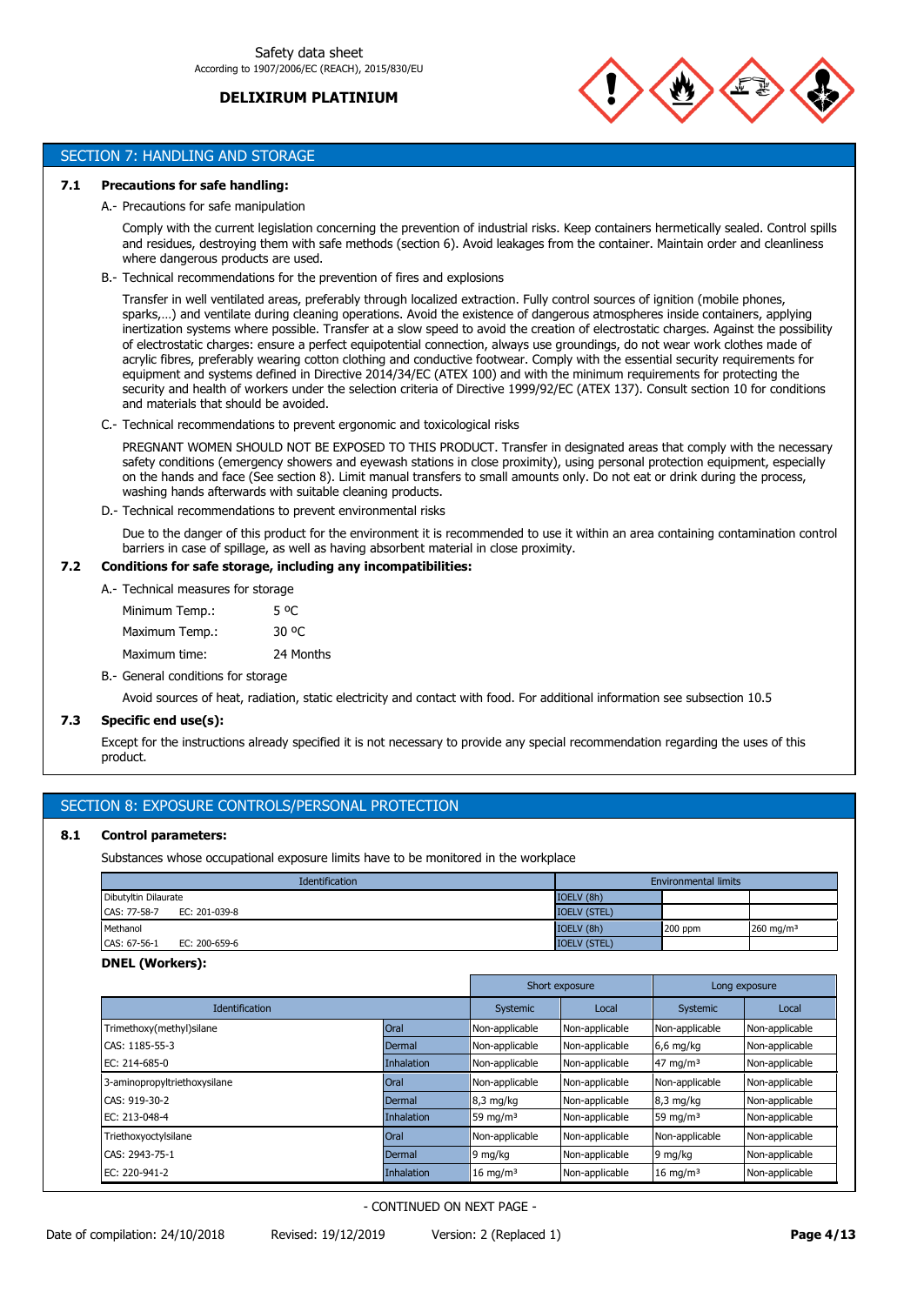

# SECTION 8: EXPOSURE CONTROLS/PERSONAL PROTECTION (continued)

|                       |                   |                        | Short exposure          |                          | Long exposure         |
|-----------------------|-------------------|------------------------|-------------------------|--------------------------|-----------------------|
| <b>Identification</b> |                   | Systemic               | Local                   | Systemic                 | Local                 |
| Dibutyltin Dilaurate  | Oral              | Non-applicable         | Non-applicable          | Non-applicable           | Non-applicable        |
| CAS: 77-58-7          | Dermal            | mg/kg                  | Non-applicable          | $0.2$ mg/kg              | Non-applicable        |
| EC: 201-039-8         | <b>Inhalation</b> | $10,07 \text{ mg/m}^3$ | Non-applicable          | $0.01$ mg/m <sup>3</sup> | Non-applicable        |
| Methanol              | <b>Oral</b>       | Non-applicable         | Non-applicable          | Non-applicable           | Non-applicable        |
| CAS: 67-56-1          | Dermal            | $40 \text{ mg/kg}$     | Non-applicable          | 40 mg/kg                 | Non-applicable        |
| EC: 200-659-6         | <b>Inhalation</b> | 260 mg/m <sup>3</sup>  | $260$ mg/m <sup>3</sup> | 260 mg/m $3$             | 260 mg/m <sup>3</sup> |

### **DNEL (General population):**

|                              |            |                          | Short exposure |                           | Long exposure  |
|------------------------------|------------|--------------------------|----------------|---------------------------|----------------|
| <b>Identification</b>        |            | Systemic                 | Local          | <b>Systemic</b>           | Local          |
| Trimethoxy(methyl)silane     | Oral       | Non-applicable           | Non-applicable | $0.42$ mg/kg              | Non-applicable |
| CAS: 1185-55-3               | Dermal     | $132 \text{ mg/kg}$      | Non-applicable | $2,9$ mg/kg               | Non-applicable |
| EC: 214-685-0                | Inhalation | 353 mg/m <sup>3</sup>    | Non-applicable | $10 \text{ mg/m}^3$       | Non-applicable |
| 3-aminopropyltriethoxysilane | Oral       | Non-applicable           | Non-applicable | Non-applicable            | Non-applicable |
| CAS: 919-30-2                | Dermal     | 5 mg/kg                  | Non-applicable | 5 mg/kg                   | Non-applicable |
| EC: 213-048-4                | Inhalation | $17,4$ mg/m <sup>3</sup> | Non-applicable | $17,4 \text{ mg/m}^3$     | Non-applicable |
| Triethoxyoctylsilane         | Oral       | $6,2$ mg/kg              | Non-applicable | $6,2$ mg/kg               | Non-applicable |
| CAS: 2943-75-1               | Dermal     | $6,2$ mg/kg              | Non-applicable | $6,2$ mg/kg               | Non-applicable |
| EC: 220-941-2                | Inhalation | 5,4 mg/m <sup>3</sup>    | Non-applicable | 5,4 mg/m <sup>3</sup>     | Non-applicable |
| Dibutyltin Dilaurate         | Oral       | $0,01$ mg/kg             | Non-applicable | 0,002 mg/kg               | Non-applicable |
| CAS: 77-58-7                 | Dermal     | $0,5$ mg/kg              | Non-applicable | $0.08$ mg/kg              | Non-applicable |
| EC: 201-039-8                | Inhalation | $0.02 \text{ mg/m}^3$    | Non-applicable | $0,003$ mg/m <sup>3</sup> | Non-applicable |
| Methanol                     | Oral       | 8 mg/kg                  | Non-applicable | 8 mg/kg                   | Non-applicable |
| CAS: 67-56-1                 | Dermal     | 8 mg/kg                  | Non-applicable | 8 mg/kg                   | Non-applicable |
| EC: 200-659-6                | Inhalation | 50 mg/m $3$              | 50 mg/m $3$    | 50 mg/m $3$               | 50 mg/m $3$    |

# **PNEC:**

| <b>Identification</b>        |              |                |                         |                |
|------------------------------|--------------|----------------|-------------------------|----------------|
| 3-aminopropyltriethoxysilane | <b>STP</b>   | $13$ mg/L      | <b>Fresh water</b>      | $0,33$ mg/L    |
| CAS: 919-30-2                | Soil         | $0.05$ mg/kg   | Marine water            | $0,033$ mg/L   |
| EC: 213-048-4                | Intermittent | $3,3$ mg/L     | Sediment (Fresh water)  | $1,2$ mg/kg    |
|                              | <b>Oral</b>  | Non-applicable | Sediment (Marine water) | $0,12$ mg/kg   |
| Triethoxyoctylsilane         | <b>STP</b>   | $100$ mg/L     | <b>Fresh water</b>      | 0,0058 mg/L    |
| CAS: 2943-75-1               | Soil         | $0,09$ mg/kg   | Marine water            | 0,00058 mg/L   |
| EC: 220-941-2                | Intermittent | Non-applicable | Sediment (Fresh water)  | 2,34 mg/kg     |
|                              | <b>Oral</b>  | $10$ g/kg      | Sediment (Marine water) | $0,23$ mg/kg   |
| Dibutyltin Dilaurate         | <b>STP</b>   | $100$ mg/L     | Fresh water             | 0,000463 mg/L  |
| CAS: 77-58-7                 | Soil         | Non-applicable | Marine water            | 0,0000463 mg/L |
| EC: 201-039-8                | Intermittent | 0,00463 mg/L   | Sediment (Fresh water)  | Non-applicable |
|                              | Oral         | $0,2$ g/kg     | Sediment (Marine water) | Non-applicable |
| Methanol                     | <b>STP</b>   | $100$ mg/L     | <b>Fresh water</b>      | 154 mg/L       |
| CAS: 67-56-1                 | Soil         | 23,5 mg/kg     | Marine water            | 15,4 mg/L      |
| EC: 200-659-6                | Intermittent | 1540 mg/L      | Sediment (Fresh water)  | 570,4 mg/kg    |
|                              | Oral         | Non-applicable | Sediment (Marine water) | Non-applicable |

# **8.2 Exposure controls:**

A.- General security and hygiene measures in the work place

As a preventative measure it is recommended to use basic Personal Protective Equipment, with the corresponding <<CE marking>> in accordance with Directive 89/686/EC. For more information on Personal Protective Equipment (storage, use, cleaning, maintenance, class of protection,…) consult the information leaflet provided by the manufacturer. For more information see subsection 7.1.

All information contained herein is a recommendation which needs some specification from the labour risk prevention services as it is not known whether the company has additional measures at its disposal.

B.- Respiratory protection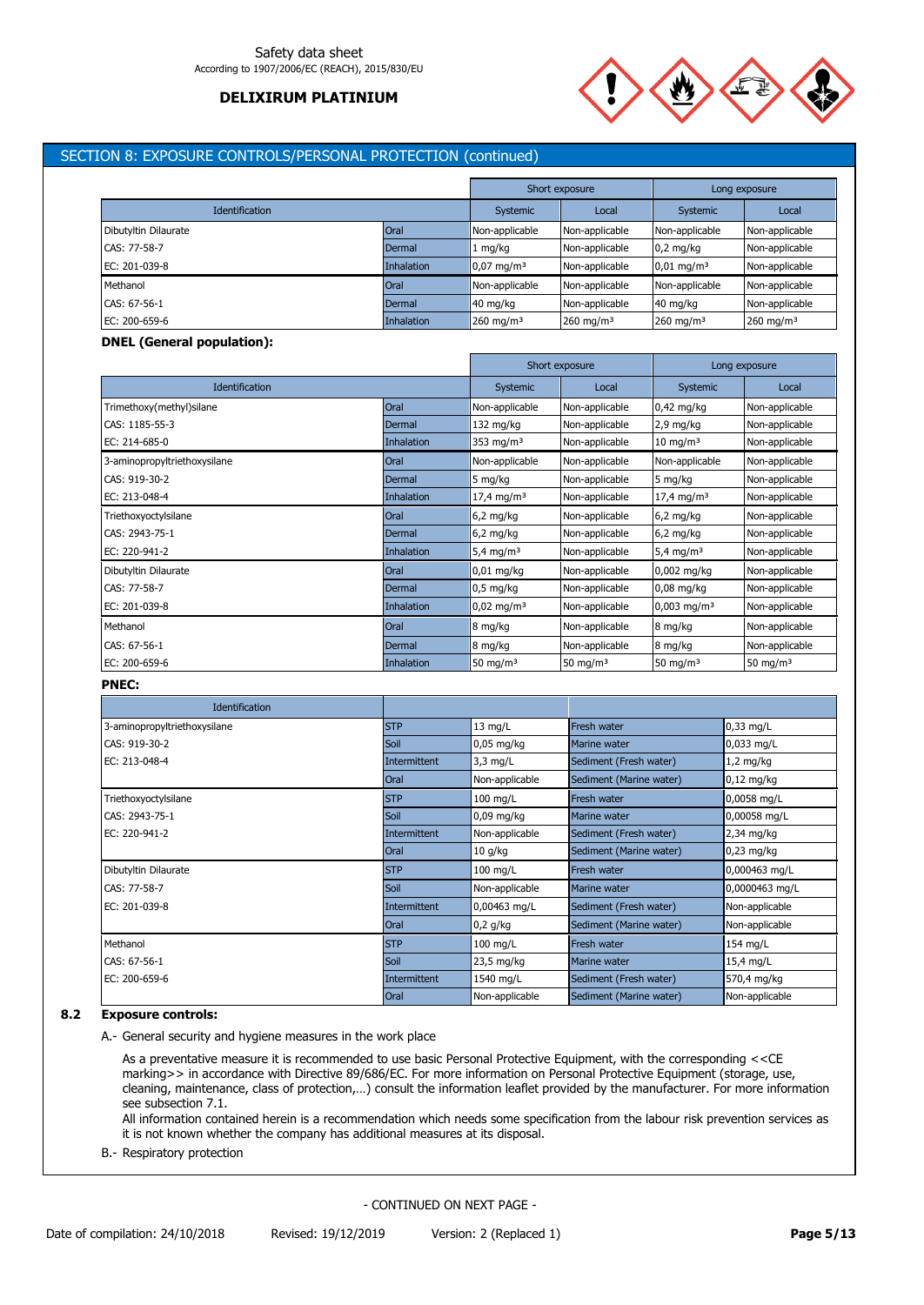## Safety data sheet According to 1907/2006/EC (REACH), 2015/830/EU

# **DELIXIRUM PLATINIUM**



|                                                               | <b>PPE</b>                                                                                                   | Labelling        | <b>CEN Standard</b>                                                                                                                               | Remarks                                                                                                                                                                                                        |
|---------------------------------------------------------------|--------------------------------------------------------------------------------------------------------------|------------------|---------------------------------------------------------------------------------------------------------------------------------------------------|----------------------------------------------------------------------------------------------------------------------------------------------------------------------------------------------------------------|
| Mandatory<br>respiratory tract<br>protection                  | Filter mask for gases and<br>vapours                                                                         |                  | EN 405:2001+A1:2009                                                                                                                               | Replace when there is a taste or smell of the<br>contaminant inside the face mask. If the contaminant<br>comes with warnings it is recommended to use<br>isolation equipment.                                  |
| C.- Specific protection for the hands                         |                                                                                                              |                  |                                                                                                                                                   |                                                                                                                                                                                                                |
| Pictogram                                                     | <b>PPE</b>                                                                                                   | Labelling        | <b>CEN Standard</b>                                                                                                                               | <b>Remarks</b>                                                                                                                                                                                                 |
| Mandatory hand<br>protection                                  | NON-disposable chemical<br>protective gloves                                                                 |                  | EN ISO 374-1:2016<br>EN 16523-1:2015<br>EN 420:2003+A1:2009                                                                                       | The Breakthrough Time indicated by the<br>manufacturer must exceed the period during which<br>the product is being used. Do not use protective<br>creams after the product has come into contact with<br>skin. |
|                                                               |                                                                                                              |                  |                                                                                                                                                   | "As the product is a mixture of several substances, the resistance of the glove material can not be predicted in advance with total                                                                            |
| D.- Ocular and facial protection                              | reliability and has therefore to be checked prior to the application"                                        |                  |                                                                                                                                                   |                                                                                                                                                                                                                |
|                                                               |                                                                                                              |                  |                                                                                                                                                   |                                                                                                                                                                                                                |
| Pictogram                                                     | <b>PPE</b>                                                                                                   | Labelling        | <b>CEN Standard</b>                                                                                                                               | <b>Remarks</b>                                                                                                                                                                                                 |
| Mandatory face<br>protection                                  | Face shield                                                                                                  |                  | EN 166:2001<br>EN 167:2001<br>EN 168:2001<br>EN ISO 4007:2018                                                                                     | Clean daily and disinfect periodically according to the<br>manufacturer's instructions. Use if there is a risk of<br>splashing.                                                                                |
| E.- Body protection                                           |                                                                                                              |                  |                                                                                                                                                   |                                                                                                                                                                                                                |
| Pictogram                                                     | <b>PPE</b>                                                                                                   | Labelling        | <b>CEN Standard</b>                                                                                                                               | Remarks                                                                                                                                                                                                        |
| Mandatory complete                                            | Disposable clothing for<br>protection against chemical<br>risks, with antistatic and<br>fireproof properties | CAT III          | EN 1149-1,2,3<br>EN 13034:2005+A1:2009<br>EN ISO 13982-1:2004/A1:2010<br>EN ISO 6529:2013<br>EN ISO 6530:2005<br>EN ISO 13688:2013<br>EN 464:1994 | For professional use only. Clean periodically according<br>to the manufacturer's instructions.                                                                                                                 |
| body protection                                               |                                                                                                              |                  |                                                                                                                                                   |                                                                                                                                                                                                                |
| Mandatory foot<br>protection                                  | Safety footwear for protection<br>against chemical risk, with<br>antistatic and heat resistant<br>properties | CAT III          | EN ISO 13287:2012<br>EN ISO 20345:2011<br>EN 13832-1:2019                                                                                         | Replace boots at any sign of deterioration.                                                                                                                                                                    |
|                                                               |                                                                                                              |                  |                                                                                                                                                   |                                                                                                                                                                                                                |
| F.- Additional emergency measures<br><b>Emergency measure</b> |                                                                                                              | <b>Standards</b> | <b>Emergency measure</b>                                                                                                                          | <b>Standards</b>                                                                                                                                                                                               |

**Volatile organic compounds:**

With regard to Directive 2010/75/EU, this product has the following characteristics:

| $V.O.C.$ (Supply):                 | 75,94 % weight                        |
|------------------------------------|---------------------------------------|
| V.O.C. density at 20 $^{\circ}$ C: | 655,54 kg/m <sup>3</sup> (655,54 g/L) |
| Average carbon number:             | 6.79                                  |
| Average molecular weight:          | 132,63 g/mol                          |

# SECTION 9: PHYSICAL AND CHEMICAL PROPERTIES

\*Not relevant due to the nature of the product, not providing information property of its hazards.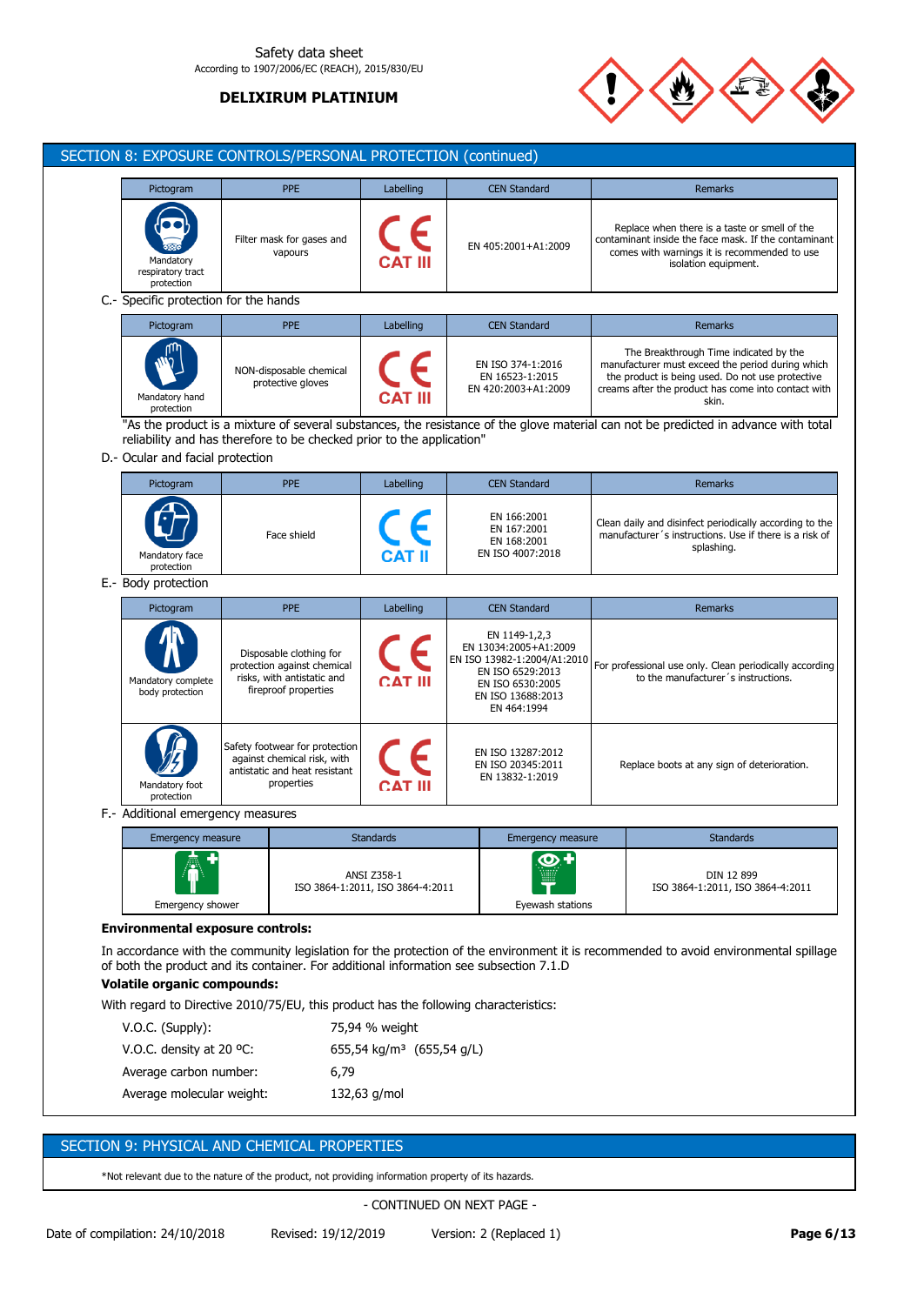

|     | SECTION 9: PHYSICAL AND CHEMICAL PROPERTIES (continued)                                            |                         |
|-----|----------------------------------------------------------------------------------------------------|-------------------------|
| 9.1 | Information on basic physical and chemical properties:                                             |                         |
|     | For complete information see the product datasheet.                                                |                         |
|     | <b>Appearance:</b>                                                                                 |                         |
|     | Physical state at 20 °C:                                                                           | Liquid                  |
|     | Appearance:                                                                                        | Fluid                   |
|     | Colour:                                                                                            | Blue                    |
|     | Odour:                                                                                             | Characteristic          |
|     | Odour threshold:                                                                                   | Non-applicable *        |
|     | <b>Volatility:</b>                                                                                 |                         |
|     | Boiling point at atmospheric pressure:                                                             | 153 °C                  |
|     | Vapour pressure at 20 °C:                                                                          | 49 Pa                   |
|     | Vapour pressure at 50 °C:                                                                          | 307,65 Pa (0,31 kPa)    |
|     | Evaporation rate at 20 °C:                                                                         | Non-applicable *        |
|     | <b>Product description:</b>                                                                        |                         |
|     | Density at 20 °C:                                                                                  | 863,2 kg/m <sup>3</sup> |
|     | Relative density at 20 °C:                                                                         | 0,863                   |
|     | Dynamic viscosity at 20 °C:                                                                        | 0,79 cP                 |
|     | Kinematic viscosity at 20 °C:                                                                      | $0.92$ cSt              |
|     | Kinematic viscosity at 40 °C:                                                                      | $<$ 20,5 $<$ CSt        |
|     | Concentration:                                                                                     | Non-applicable *        |
|     | pH:                                                                                                | Non-applicable *        |
|     | Vapour density at 20 °C:                                                                           | Non-applicable *        |
|     | Partition coefficient n-octanol/water 20 °C:                                                       | Non-applicable *        |
|     | Solubility in water at 20 °C:                                                                      | Non-applicable *        |
|     | Solubility properties:                                                                             | Non-applicable *        |
|     | Decomposition temperature:                                                                         | Non-applicable *        |
|     | Melting point/freezing point:                                                                      | Non-applicable *        |
|     | Explosive properties:                                                                              | Non-applicable *        |
|     | Oxidising properties:                                                                              | Non-applicable *        |
|     | <b>Flammability:</b>                                                                               |                         |
|     | Flash Point:                                                                                       | 11 °C                   |
|     | Flammability (solid, gas):                                                                         | Non-applicable *        |
|     | Autoignition temperature:                                                                          | 265 °C                  |
|     | Lower flammability limit:                                                                          | Not available           |
|     | Upper flammability limit:                                                                          | Not available           |
|     | <b>Explosive:</b>                                                                                  |                         |
|     | Lower explosive limit:                                                                             | Non-applicable *        |
|     | Upper explosive limit:                                                                             | Non-applicable *        |
| 9.2 | <b>Other information:</b>                                                                          |                         |
|     | Surface tension at 20 °C:                                                                          | Non-applicable *        |
|     | Refraction index:                                                                                  | Non-applicable *        |
|     | *Not relevant due to the nature of the product, not providing information property of its hazards. |                         |

# SECTION 10: STABILITY AND REACTIVITY

**10.1 Reactivity:**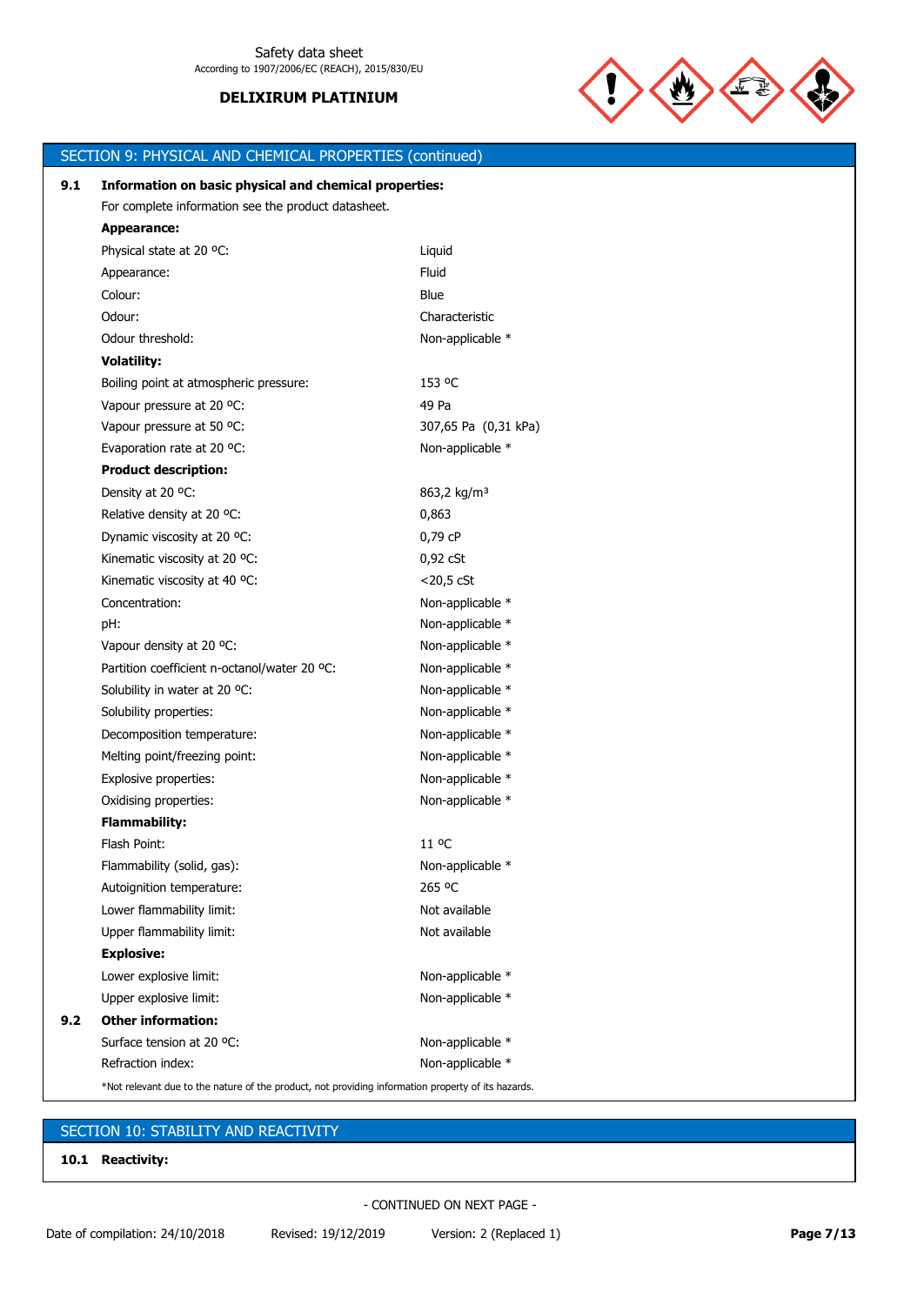

## SECTION 10: STABILITY AND REACTIVITY (continued)

No hazardous reactions are expected because the product is stable under recommended storage conditions. See section 7.

#### **10.2 Chemical stability:**

Chemically stable under the conditions of storage, handling and use.

#### **10.3 Possibility of hazardous reactions:**

Under the specified conditions, hazardous reactions that lead to excessive temperatures or pressure are not expected.

## **10.4 Conditions to avoid:**

Applicable for handling and storage at room temperature:

| Shock and friction | Contact with air | Increase in temperature | Sunlight            | Humiditv       |
|--------------------|------------------|-------------------------|---------------------|----------------|
| Not applicable     | Not applicable   | Risk of combustion      | Avoid direct impact | Not applicable |

## **10.5 Incompatible materials:**

| Acids              | Nater          | Oxidising materials | Combustible materials | Others                        |
|--------------------|----------------|---------------------|-----------------------|-------------------------------|
| Avoid strong acids | Not applicable | Avoid direct impact | Not applicable        | Avoid alkalis or strong bases |

## **10.6 Hazardous decomposition products:**

See subsection 10.3, 10.4 and 10.5 to find out the specific decomposition products. Depending on the decomposition conditions, complex mixtures of chemical substances can be released: carbon dioxide (CO2), carbon monoxide and other organic compounds.

# SECTION 11: TOXICOLOGICAL INFORMATION

## **11.1 Information on toxicological effects:**

The experimental information related to the toxicological properties of the product itself is not available

#### **Dangerous health implications:**

In case of exposure that is repetitive, prolonged or at concentrations higher than the recommended occupational exposure limits, adverse effects on health may result, depending on the means of exposure:

A- Ingestion (acute effect):

- Acute toxicity : The consumption of a considerable dose can cause irritation in the throat, abdominal pain, nausea and vomiting.

- Corrosivity/Irritability: Corrosive product, if it is swallowed causes burns destroying the tissues. For more information about secondary effects from skin contact see section 2.

B- Inhalation (acute effect):

- Acute toxicity : Based on available data, the classification criteria are not met. However, it contains substances classified as dangerous for inhalation. For more information see section 3.

- Corrosivity/Irritability: Prolonged inhalation of the product is corrosive to mucous membranes and the upper respiratory tract
- C- Contact with the skin and the eyes (acute effect):
	- Contact with the skin: Above all, skin contact may occur as fabrics of all thicknesses can be destroyed, resulting in burns. For more information on the secondary effects see section 2.
	- Contact with the eyes: Produces serious eye damage after contact.
- D- CMR effects (carcinogenicity, mutagenicity and toxicity to reproduction):
	- Carcinogenicity: Based on available data, the classification criteria are not met, as it does not contain substances classified as dangerous for the effects mentioned. For more information see section 3.
	- IARC: Non-applicable
	- Mutagenicity: Based on available data, the classification criteria are not met. However, it contains substances classified as dangerous with mutagenic effects. For more information see section 3.
	- Reproductive toxicity: May damage fertility or the unborn child
- E- Sensitizing effects:

- Respiratory: Based on available data, the classification criteria are not met, as it does not contain substances classified as dangerous with sensitising effects. For more information see section 3.

- Cutaneous: Prolonged contact with the skin can result in episodes of allergic contact dermatitis.
- F- Specific target organ toxicity (STOT) single exposure:

Based on available data, the classification criteria are not met. However, it does contain substances which are classified as dangerous as a result of a single exposure. For more information see section 3.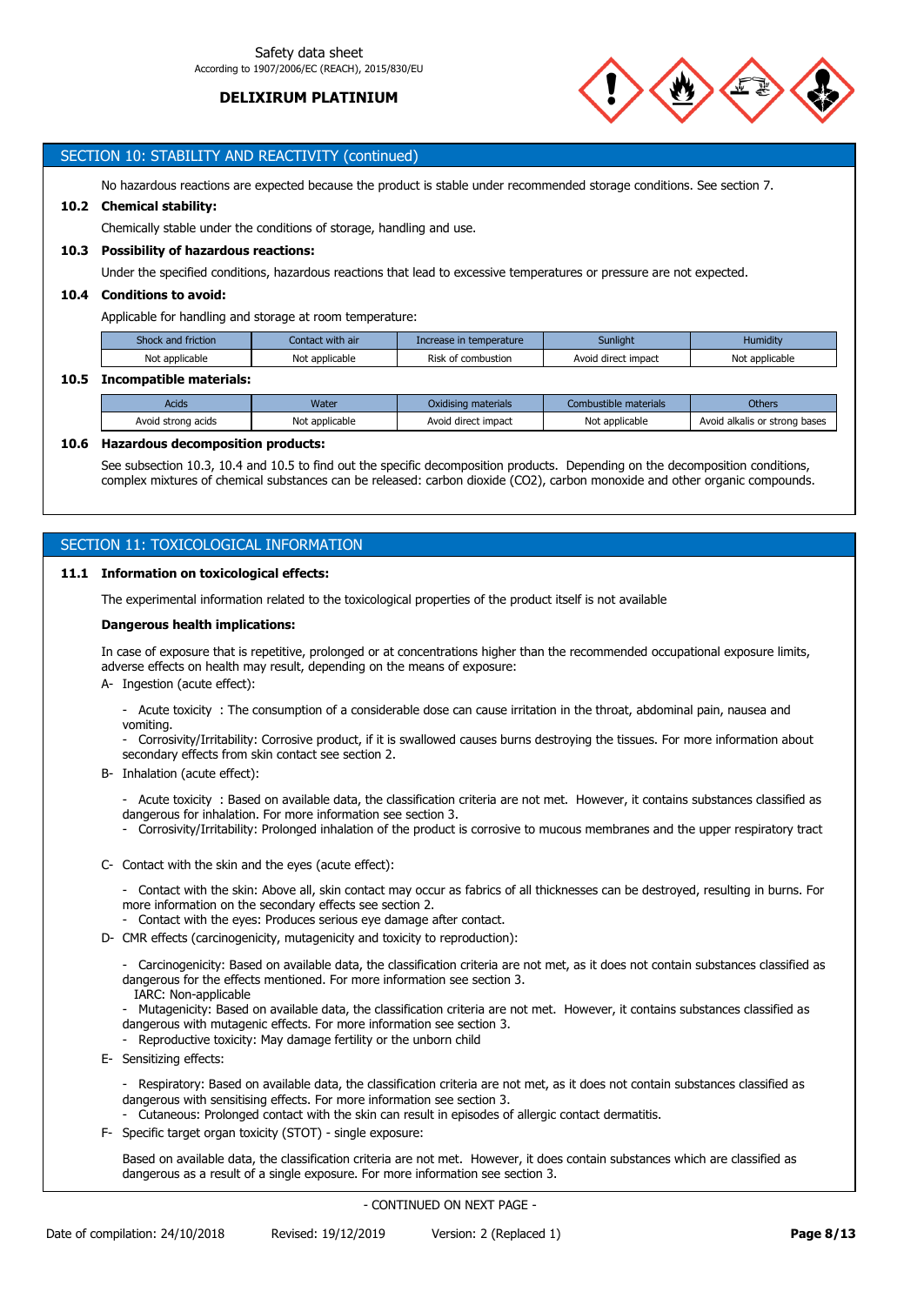

# SECTION 11: TOXICOLOGICAL INFORMATION (continued)

G- Specific target organ toxicity (STOT)-repeated exposure:

- Specific target organ toxicity (STOT)-repeated exposure: Based on available data, the classification criteria are not met. However, it does contain substances classified as dangerous for this effect. For more information see section 3.
- Skin: Repeated exposure may cause skin dryness or cracking
- H- Aspiration hazard:

The consumption of a considerable dose can cause pulmonary damage.

## **Other information:**

Non-applicable

## **Specific toxicology information on the substances:**

| <b>Identification</b>        | Acute toxicity  |                     | Genus  |
|------------------------------|-----------------|---------------------|--------|
| 3-aminopropyltriethoxysilane | LD50 oral       | 1491 mg/kg          | Rat    |
| CAS: 919-30-2                | LD50 dermal     | 4000 mg/kg          | Rabbit |
| EC: 213-048-4                | LC50 inhalation | Non-applicable      |        |
| Dibutyltin Dilaurate         | LD50 oral       | $175 \text{ mg/kg}$ | Rat    |
| CAS: 77-58-7                 | LD50 dermal     | Non-applicable      |        |
| EC: 201-039-8                | LC50 inhalation | Non-applicable      |        |
| Methanol                     | LD50 oral       | $100$ mg/kg         | Rat    |
| CAS: 67-56-1                 | LD50 dermal     | 300 mg/kg           | Rabbit |
| EC: 200-659-6                | LC50 inhalation | 3 mg/L (4 h)        | Rat    |

# SECTION 12: ECOLOGICAL INFORMATION

The experimental information related to the eco-toxicological properties of the product itself is not available

## **12.1 Toxicity:**

| <b>Identification</b>        |             | Acute toxicity                     | <b>Species</b>          | Genus      |
|------------------------------|-------------|------------------------------------|-------------------------|------------|
| 3-aminopropyltriethoxysilane | <b>LC50</b> | Non-applicable                     |                         |            |
| CAS: 919-30-2                | <b>EC50</b> | 331 mg/L (48 h)                    | Daphnia magna           | Crustacean |
| EC: 213-048-4                | <b>EC50</b> | $1603 \text{ mg/L} (72 \text{ h})$ | Scenedesmus subspicatus | Algae      |
| Dibutyltin Dilaurate         | <b>LC50</b> | $0.1 - 1$ mg/L (96 h)              |                         | Fish       |
| CAS: 77-58-7                 | <b>EC50</b> | $ 0.1 - 1$ mg/L                    |                         | Crustacean |
| EC: 201-039-8                | <b>EC50</b> | $ 0.1 - 1$ mg/L                    |                         | Algae      |
| Methanol                     | <b>LC50</b> | 15400 mg/L (96 h)                  | Lepomis macrochirus     | Fish       |
| CAS: 67-56-1                 | <b>EC50</b> | 12000 mg/L (96 h)                  | Nitrocra spinipes       | Crustacean |
| EC: 200-659-6                | <b>EC50</b> | 530 mg/L (168 h)                   | Microcystis aeruginosa  | Algae      |

## **12.2 Persistence and degradability:**

| <b>Identification</b>        |                  | Degradability    | Biodegradability |            |
|------------------------------|------------------|------------------|------------------|------------|
| 3-aminopropyltriethoxysilane | BOD <sub>5</sub> | Non-applicable   | Concentration    | $100$ mg/L |
| CAS: 919-30-2                | <b>COD</b>       | Non-applicable   | Period           | 28 days    |
| EC: 213-048-4                | BOD5/COD         | Non-applicable   | % Biodegradable  | 54 %       |
| Dibutyltin Dilaurate         | BOD <sub>5</sub> | $0.00054$ g O2/g | Concentration    | 100 mg/L   |
| CAS: 77-58-7                 | <b>COD</b>       | Non-applicable   | Period           | 28 days    |
| EC: 201-039-8                | BOD5/COD         | Non-applicable   | % Biodegradable  | 50 %       |
| Methanol                     | BOD <sub>5</sub> | Non-applicable   | Concentration    | 100 mg/L   |
| CAS: 67-56-1                 | <b>COD</b>       | 1.42 g $O2/q$    | Period           | 14 days    |
| EC: 200-659-6                | BOD5/COD         | Non-applicable   | % Biodegradable  | 192 %      |

# **12.3 Bioaccumulative potential:**

| <b>Identification</b>        |            | Bioaccumulation potential |  |
|------------------------------|------------|---------------------------|--|
| 3-aminopropyltriethoxysilane | <b>BCF</b> |                           |  |
| CAS: 919-30-2                | Pow Log    | 10.1                      |  |
| EC: 213-048-4                | Potential  | Low                       |  |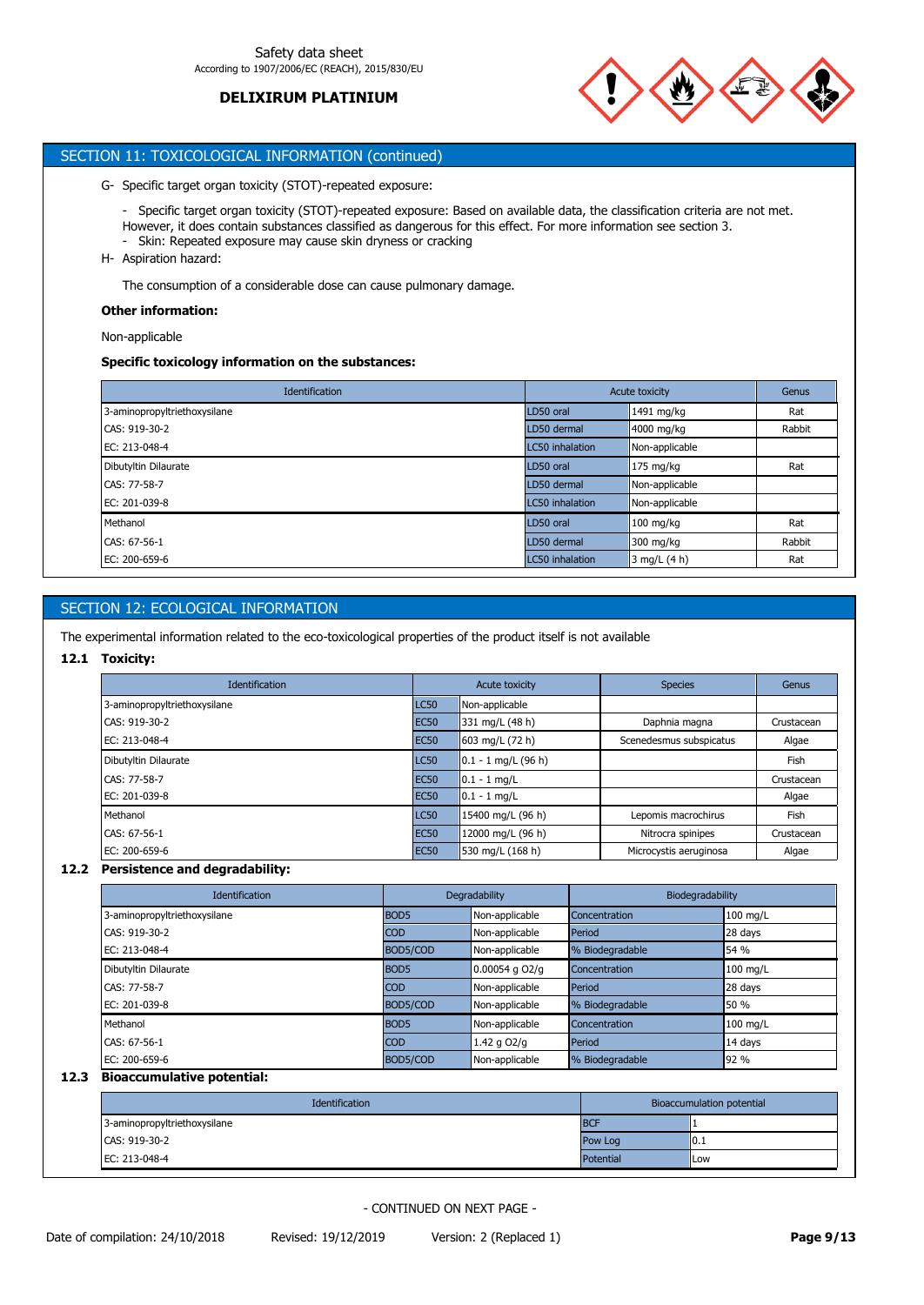

## SECTION 12: ECOLOGICAL INFORMATION (continued)

| Identification       |            | Bioaccumulation potential |  |  |
|----------------------|------------|---------------------------|--|--|
| Dibutyltin Dilaurate | <b>BCF</b> | 31                        |  |  |
| CAS: 77-58-7         | Pow Log    | 3.12                      |  |  |
| EC: 201-039-8        | Potential  | Moderate                  |  |  |
| Methanol             | <b>BCF</b> |                           |  |  |
| CAS: 67-56-1         | Pow Log    | $-0.77$                   |  |  |
| EC: 200-659-6        | Potential  | Low                       |  |  |

### **12.4 Mobility in soil:**

| <b>Identification</b> | Absorption/desorption |                      | Volatility        |                |
|-----------------------|-----------------------|----------------------|-------------------|----------------|
| Methanol              | <b>Koc</b>            | Non-applicable       | Henry             | Non-applicable |
| CAS: 67-56-1          | Conclusion            | Non-applicable       | Drv soil          | Non-applicable |
| EC: 200-659-6         | Surface tension       | 2.355E-2 N/m (25 °C) | <b>Moist soil</b> | Non-applicable |

# **12.5 Results of PBT and vPvB assessment:**

Product fails to meet PBT/vPvB criteria

## **12.6 Other adverse effects:**

Not described

# SECTION 13: DISPOSAL CONSIDERATIONS

## **13.1 Waste treatment methods:**

| Code | <b>Description</b>                                                                          | Waste class (Regulation (EU) No<br>1357/2014) |
|------|---------------------------------------------------------------------------------------------|-----------------------------------------------|
|      | It is not possible to assign a specific code, as it depends on the intended use by the user | Dangerous                                     |

## **Type of waste (Regulation (EU) No 1357/2014):**

HP14 Ecotoxic, HP5 Specific Target Organ Toxicity (STOT)/Aspiration Toxicity, HP3 Flammable, HP10 Toxic for reproduction, HP13 Sensitising, HP8 Corrosive

#### **Waste management (disposal and evaluation):**

Consult the authorized waste service manager on the assessment and disposal operations in accordance with Annex 1 and Annex 2 (Directive 2008/98/EC). As under 15 01 (2014/955/EC) of the code and in case the container has been in direct contact with the product, it will be processed the same way as the actual product. Otherwise, it will be processed as non-dangerous residue. We do not recommended disposal down the drain. See paragraph 6.2.

## **Regulations related to waste management:**

In accordance with Annex II of Regulation (EC) No 1907/2006 (REACH) the community or state provisions related to waste management are stated

Community legislation: Directive 2008/98/EC, 2014/955/EU, Regulation (EU) No 1357/2014

## SECTION 14: TRANSPORT INFORMATION

### **Transport of dangerous goods by land:**

With regard to ADR 2019 and RID 2019: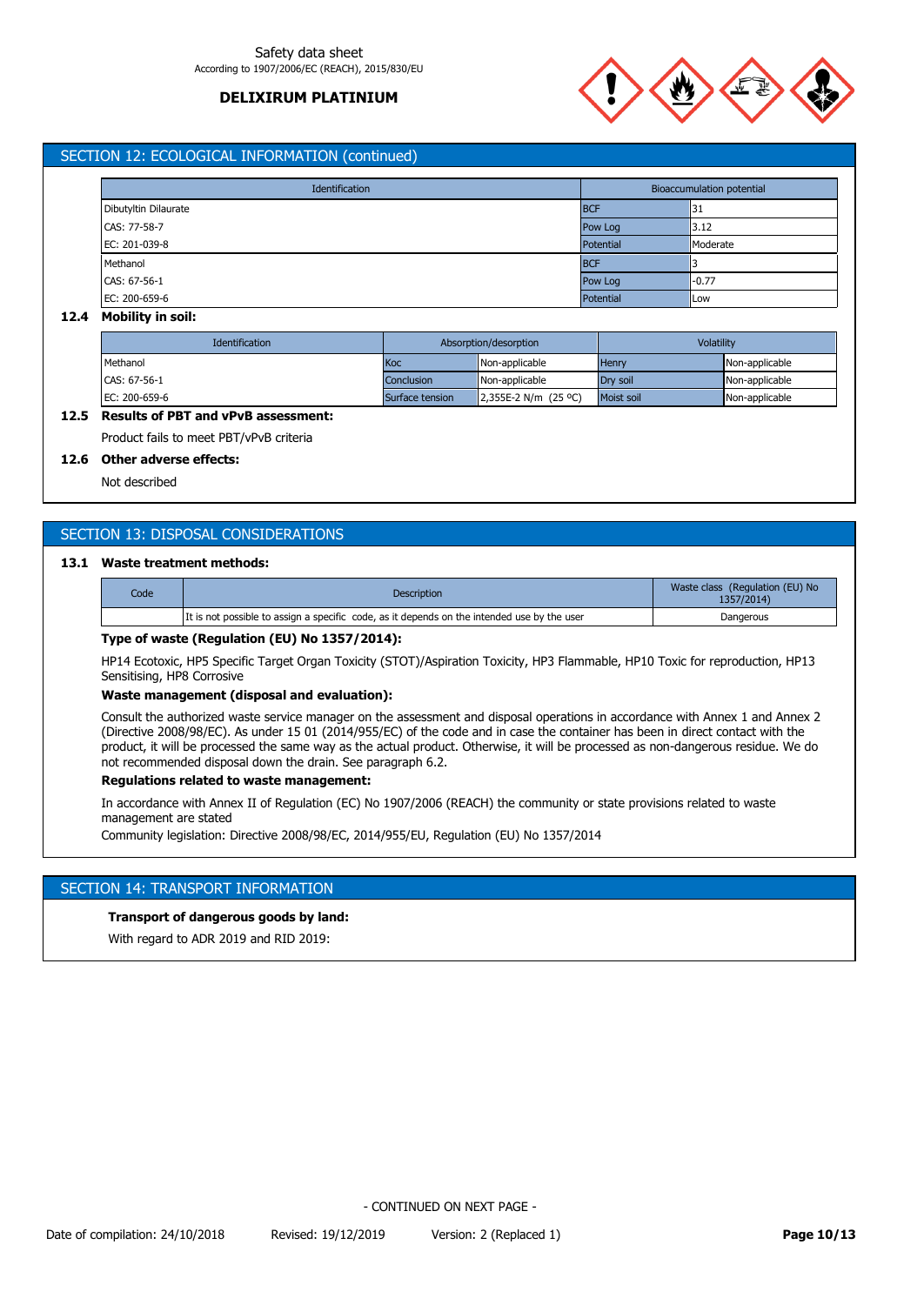

|                                      |      | SECTION 14: TRANSPORT INFORMATION (continued)                                                        |                                                                                                 |
|--------------------------------------|------|------------------------------------------------------------------------------------------------------|-------------------------------------------------------------------------------------------------|
|                                      |      |                                                                                                      |                                                                                                 |
|                                      |      | 14.1 UN number:                                                                                      | <b>UN2924</b>                                                                                   |
|                                      |      | 14.2 UN proper shipping name:                                                                        | FLAMMABLE LIQUID, CORROSIVE, N.O.S. (Trimethoxy(methyl)silane;<br>3-aminopropyltriethoxysilane) |
|                                      | 14.3 | Transport hazard class(es):                                                                          | 3                                                                                               |
|                                      |      | Labels:                                                                                              | 3, 8                                                                                            |
|                                      |      | 14.4 Packing group:                                                                                  | П                                                                                               |
|                                      |      | 14.5 Environmental hazards:                                                                          | No                                                                                              |
|                                      |      | 14.6 Special precautions for user                                                                    |                                                                                                 |
|                                      |      | Special regulations:                                                                                 | 274                                                                                             |
|                                      |      | Tunnel restriction code:                                                                             | D/E                                                                                             |
|                                      |      | Physico-Chemical properties:                                                                         | see section 9                                                                                   |
|                                      |      | Limited quantities:                                                                                  | 1 L                                                                                             |
|                                      |      | 14.7 Transport in bulk according to Non-applicable<br>Annex II of Marpol and the<br><b>IBC Code:</b> |                                                                                                 |
| Transport of dangerous goods by sea: |      |                                                                                                      |                                                                                                 |
| With regard to IMDG 38-16:           |      |                                                                                                      |                                                                                                 |
|                                      |      | 14.1 UN number:                                                                                      | <b>UN2924</b>                                                                                   |
|                                      |      | 14.2 UN proper shipping name:                                                                        | FLAMMABLE LIQUID, CORROSIVE, N.O.S. (Trimethoxy(methyl)silane;                                  |
|                                      |      |                                                                                                      | 3-aminopropyltriethoxysilane)                                                                   |
|                                      | 14.3 | Transport hazard class(es):                                                                          | 3                                                                                               |
|                                      |      | Labels:                                                                                              | 3, 8                                                                                            |
|                                      |      | 14.4 Packing group:                                                                                  | П                                                                                               |
|                                      |      | 14.5 Environmental hazards:                                                                          | No                                                                                              |
|                                      |      | 14.6 Special precautions for user                                                                    |                                                                                                 |
|                                      |      | Special regulations:                                                                                 | 274                                                                                             |
|                                      |      | EmS Codes:                                                                                           | $F-E$ , S-C                                                                                     |
|                                      |      | Physico-Chemical properties:                                                                         | see section 9                                                                                   |
|                                      |      | Limited quantities:                                                                                  | 1 L                                                                                             |
|                                      |      | Segregation group:                                                                                   | Non-applicable                                                                                  |
|                                      |      | 14.7 Transport in bulk according to Non-applicable<br>Annex II of Marpol and the<br><b>IBC Code:</b> |                                                                                                 |
| Transport of dangerous goods by air: |      |                                                                                                      |                                                                                                 |
| With regard to IATA/ICAO 2019:       |      |                                                                                                      |                                                                                                 |
|                                      |      | 14.1 UN number:                                                                                      | UN2924                                                                                          |
|                                      |      | 14.2 UN proper shipping name:                                                                        | FLAMMABLE LIQUID, CORROSIVE, N.O.S. (Trimethoxy(methyl)silane;<br>3-aminopropyltriethoxysilane) |
|                                      |      | 14.3 Transport hazard class(es):                                                                     | 3                                                                                               |
|                                      |      | Labels:                                                                                              | 3, 8                                                                                            |
|                                      |      | 14.4 Packing group:                                                                                  | П                                                                                               |
|                                      |      | 14.5 Environmental hazards:                                                                          | No                                                                                              |
|                                      |      | 14.6 Special precautions for user                                                                    |                                                                                                 |
|                                      |      | Physico-Chemical properties:                                                                         | see section 9                                                                                   |
|                                      |      | 14.7 Transport in bulk according to Non-applicable<br>Annex II of Marpol and the<br><b>IBC Code:</b> |                                                                                                 |
|                                      |      |                                                                                                      |                                                                                                 |

# SECTION 15: REGULATORY INFORMATION

**15.1 Safety, health and environmental regulations/legislation specific for the substance or mixture:** Candidate substances for authorisation under the Regulation (EC) No 1907/2006 (REACH): Non-applicable Substances included in Annex XIV of REACH ("Authorisation List") and sunset date: Non-applicable Regulation (EC) No 1005/2009, about substances that deplete the ozone layer: Non-applicable Article 95, REGULATION (EU) No 528/2012: Non-applicable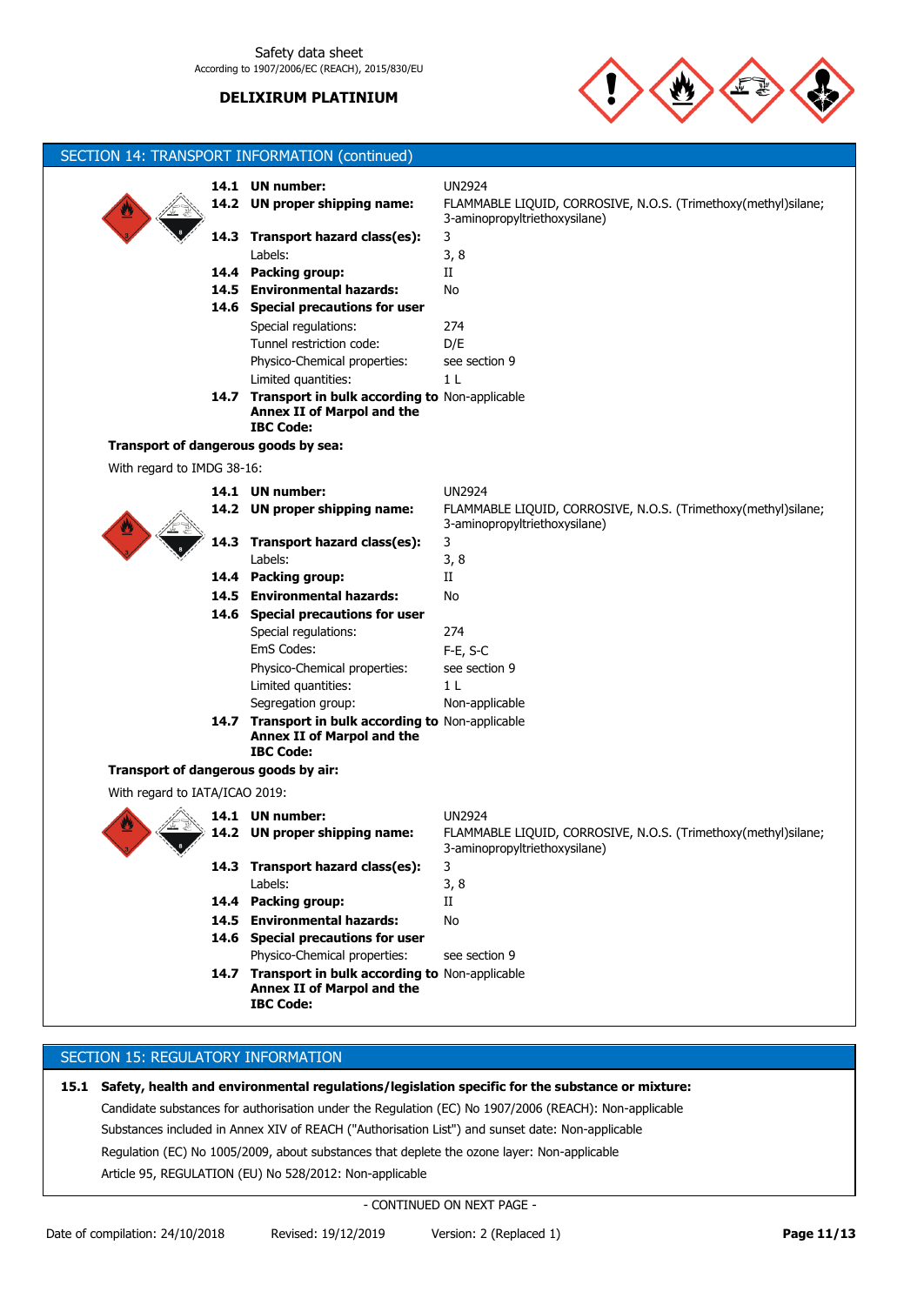

# SECTION 15: REGULATORY INFORMATION (continued)

REGULATION (EU) No 649/2012, in relation to the import and export of hazardous chemical products: Contains Dibutyltin Dilaurate

## **Seveso III:**

| <b>Section</b> | <b>Description</b> | Lower-tier<br>requirements | <b>Upper-tier</b><br>requirements |
|----------------|--------------------|----------------------------|-----------------------------------|
| P5c            |                    | 5000                       | 50000                             |

## **Limitations to commercialisation and the use of certain dangerous substances and mixtures (Annex XVII REACH, etc ….):**

Product classified hazardous under the CMR. Sale and distribution to the general public is prohibited. Due to its CMR category, it is essential to apply the specific measures for workplace hazard prevention covered in articles 4 and 5 of the 2004/37/EC Directive and later modifications.

#### **Specific provisions in terms of protecting people or the environment:**

It is recommended to use the information included in this safety data sheet as a basis for conducting workplace-specific risk assessments in order to establish the necessary risk prevention measures for the handling, use, storage and disposal of this product.

#### **Other legislation:**

The product could be affected by sectorial legislation

#### **15.2 Chemical safety assessment:**

The supplier has not carried out evaluation of chemical safety.

# SECTION 16: OTHER INFORMATION

#### **Legislation related to safety data sheets:**

This safety data sheet has been designed in accordance with ANNEX II-Guide to the compilation of safety data sheets of Regulation (EC) No 1907/2006 (Regulation (EC) No 2015/830)

#### **Modifications related to the previous Safety Data Sheet which concerns the ways of managing risks.:**

Non-applicable

#### **Texts of the legislative phrases mentioned in section 2:**

H317: May cause an allergic skin reaction

H360: May damage fertility or the unborn child

- H412: Harmful to aquatic life with long lasting effects
- H318: Causes serious eye damage
- H302: Harmful if swallowed
- H304: May be fatal if swallowed and enters airways
- H225: Highly flammable liquid and vapour
- H314: Causes severe skin burns and eye damage

## **Texts of the legislative phrases mentioned in section 3:**

The phrases indicated do not refer to the product itself; they are present merely for informative purposes and refer to the individual components which appear in section 3

#### **CLP Regulation (EC) No 1272/2008:**

Acute Tox. 3: H301+H311+H331 - Toxic if swallowed, in contact with skin or if inhaled

Acute Tox. 4: H302 - Harmful if swallowed Aquatic Acute 1: H400 - Very toxic to aquatic life Aquatic Chronic 1: H410 - Very toxic to aquatic life with long lasting effects Asp. Tox. 1: H304 - May be fatal if swallowed and enters airways Flam. Liq. 2: H225 - Highly flammable liquid and vapour Muta. 2: H341 - Suspected of causing genetic defects Repr. 1B: H360 - May damage fertility or the unborn child Skin Corr. 1B: H314 - Causes severe skin burns and eye damage Skin Corr. 1C: H314 - Causes severe skin burns and eye damage Skin Irrit. 2: H315 - Causes skin irritation Skin Sens. 1: H317 - May cause an allergic skin reaction STOT RE 1: H372 - Causes damage to organs through prolonged or repeated exposure. (Oral) STOT SE 1: H370 - Causes damage to organs

#### **Classification procedure:**